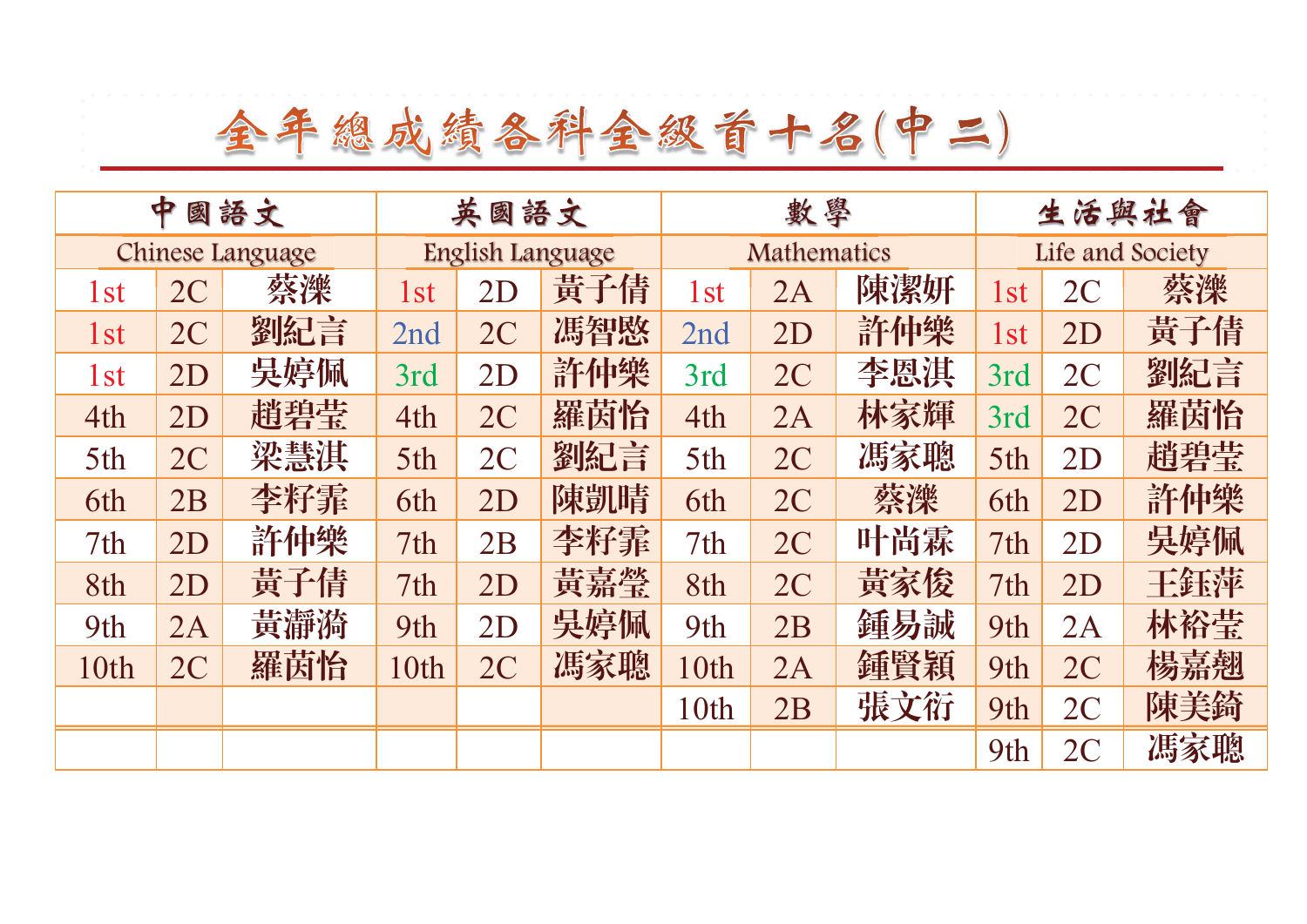## 全年總成績各科金級首十名(中二)

|                 | ф  | 國歷史                    | 地理        |    |     |      |    |     |  |  |
|-----------------|----|------------------------|-----------|----|-----|------|----|-----|--|--|
|                 |    | <b>Chinese History</b> | Geography |    |     |      |    |     |  |  |
| 1 <sub>st</sub> | 2B | 鍾易誠                    | 1st       | 2A | 黃瀞漪 | 7th  | 2A | 余錯林 |  |  |
| 2nd             | 2C | 蔡濼                     | 1st       | 2B | 鍾易誠 | 7th  | 2C | 馮智愍 |  |  |
| 3rd             | 2C | 馮文綺                    | 1st       | 2D | 黃子倩 | 8th  | 2A | 李梓燁 |  |  |
| 4th             | 2B | 李籽霏                    | 2nd       | 2D | 許仲樂 | 8th  | 2B | 梁泳梅 |  |  |
| 5th             | 2C | 潘子霖                    | 3rd       | 2B | 李籽霏 | 8th  | 2C | 馮家聰 |  |  |
| 5th             | 2D | 許仲樂                    | 3rd       | 2C | 楊嘉翘 | 8th  | 2D | 葉卓桀 |  |  |
| 7th             | 2C | 馮家聰                    | 4th       | 2A | 鍾賢穎 | 10th | 2B | 趙嘉儀 |  |  |
| 8th             | 2C | 楊嘉翹                    | 4th       | 2C | 劉紀言 | 10th | 2C | 蔡濼  |  |  |
| 9th             | 2D | 黃子倩                    | 5th       | 2A | 甄婉恩 | 10th | 2C | 李恩淇 |  |  |
| 10th            | 2B | 楊容芳                    | 5th       | 2C | 羅茵怡 | 10th | 2C | 陳玟希 |  |  |
| 10th            | 2D | 吳婷佩                    | 6th       | 2B | 張文衍 | 10th | 2D | 黃嘉瑩 |  |  |
| 10th            | 2D | 趙碧莹                    | 6th       | 2D | 吳婷佩 |      |    |     |  |  |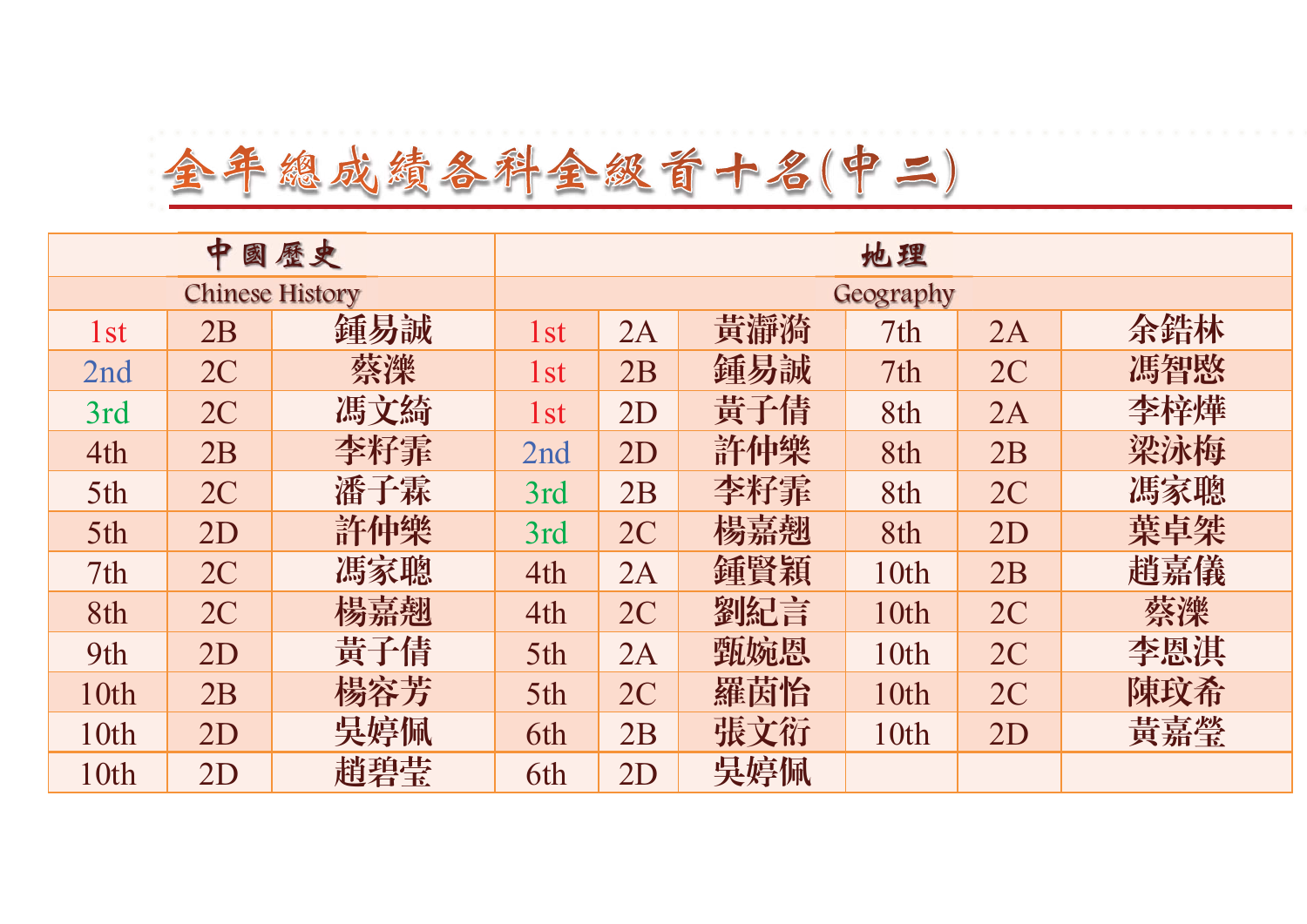| 科學              |    |     |      |    |     |                 | 音樂    |     |     |    |     |  |
|-----------------|----|-----|------|----|-----|-----------------|-------|-----|-----|----|-----|--|
| Science         |    |     |      |    |     |                 | Music |     |     |    |     |  |
| 1 <sub>st</sub> | 2B | 李籽霏 | 6th  | 2B | 張文衍 | 1st             | 2A    | 李梓燁 | 9th | 2A | 林家輝 |  |
| 1 <sub>st</sub> | 2D | 黃子倩 | 6th  | 2C | 馮智愍 | 1st             | 2A    | 黃瀞漪 | 9th | 2A | 甄婉恩 |  |
| 2nd             | 2B | 鍾易誠 | 7th  | 2A | 鍾賢穎 | 1st             | 2B    | 李籽霏 | 9th | 2D | 吳婷佩 |  |
| 2nd             | 2D | 許仲樂 | 7th  | 2C | 劉紀言 | 1 <sub>st</sub> | 2C    | 蔡濼  | 9th | 2D | 王鈺萍 |  |
| 3rd             | 2B | 陳志軒 | 8th  | 2A | 李梓燁 | 5th             | 2A    | 鍾賢穎 | 9th | 2D | 葉卓桀 |  |
| 3rd             | 2C | 楊嘉翘 | 8th  | 2D | 吳婷佩 | 5th             | 2B    | 林航毅 |     |    |     |  |
| 4th             | 2A | 黎文杰 | 9th  | 2B | 莊尚羲 | 5th             | 2B    | 梁泳梅 |     |    |     |  |
| 4th             | 2C | 蔡濼  | 9th  | 2B | 鍾以鵬 | 8th             | 2B    | 黃佩鎣 |     |    |     |  |
| 5th             | 2A | 黃瀞漪 | 9th  | 2C | 鄭煒霖 |                 |       |     |     |    |     |  |
| 5th             | 2D | 黃嘉瑩 | 10th | 2C | 馮家聰 |                 |       |     |     |    |     |  |
|                 |    |     | 10th | 2C | 黃家俊 |                 |       |     |     |    |     |  |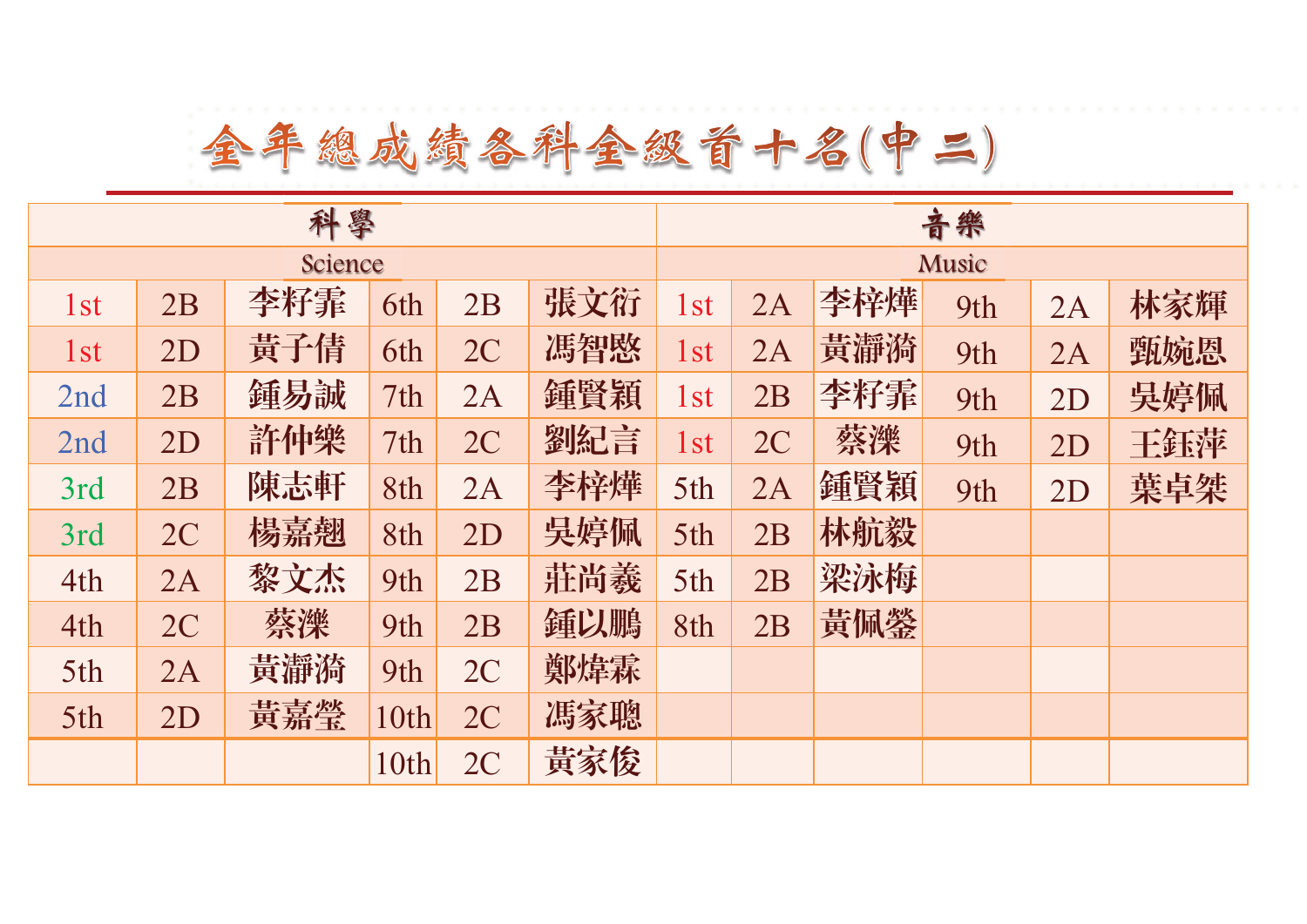#### 宗教教育 設計與科技

|                 |    | <b>Religious Education</b> | Design And Technology |    |     |      |    |     |  |  |
|-----------------|----|----------------------------|-----------------------|----|-----|------|----|-----|--|--|
| 1 <sub>st</sub> | 2C | 蔡濼                         | 1st                   | 2D | 王鈺萍 | 10th | 2C | 蔡濼  |  |  |
| 1 <sub>st</sub> | 2D | 吳婷佩                        | 2nd                   | 2D | 黃子倩 | 10th | 2C | 劉紀言 |  |  |
| 3rd             | 2D | 黃子倩                        | 3rd                   | 2A | 林家輝 | 10th | 2D | 吳婷佩 |  |  |
| 4th             | 2C | 劉紀言                        | 3rd                   | 2B | 林航毅 |      |    |     |  |  |
| 5th             | 2C | 羅茵怡                        | 3rd                   | 2B | 梁泳梅 |      |    |     |  |  |
| 6th             | 2D | 趙碧莹                        | 3rd                   | 2B | 蕭嘉陽 |      |    |     |  |  |
| 7 <sup>th</sup> | 2C | 楊嘉翹                        | 3rd                   | 2B | 鍾易誠 |      |    |     |  |  |
| 7th             | 2C | 馮家聰                        | 3rd                   | 2D | 王君澔 |      |    |     |  |  |
| 9th             | 2D | 林睿鑫                        | 3rd                   | 2D | 黃嘉瑩 |      |    |     |  |  |
| 10th            | 2B | 李籽霏                        |                       |    |     |      |    |     |  |  |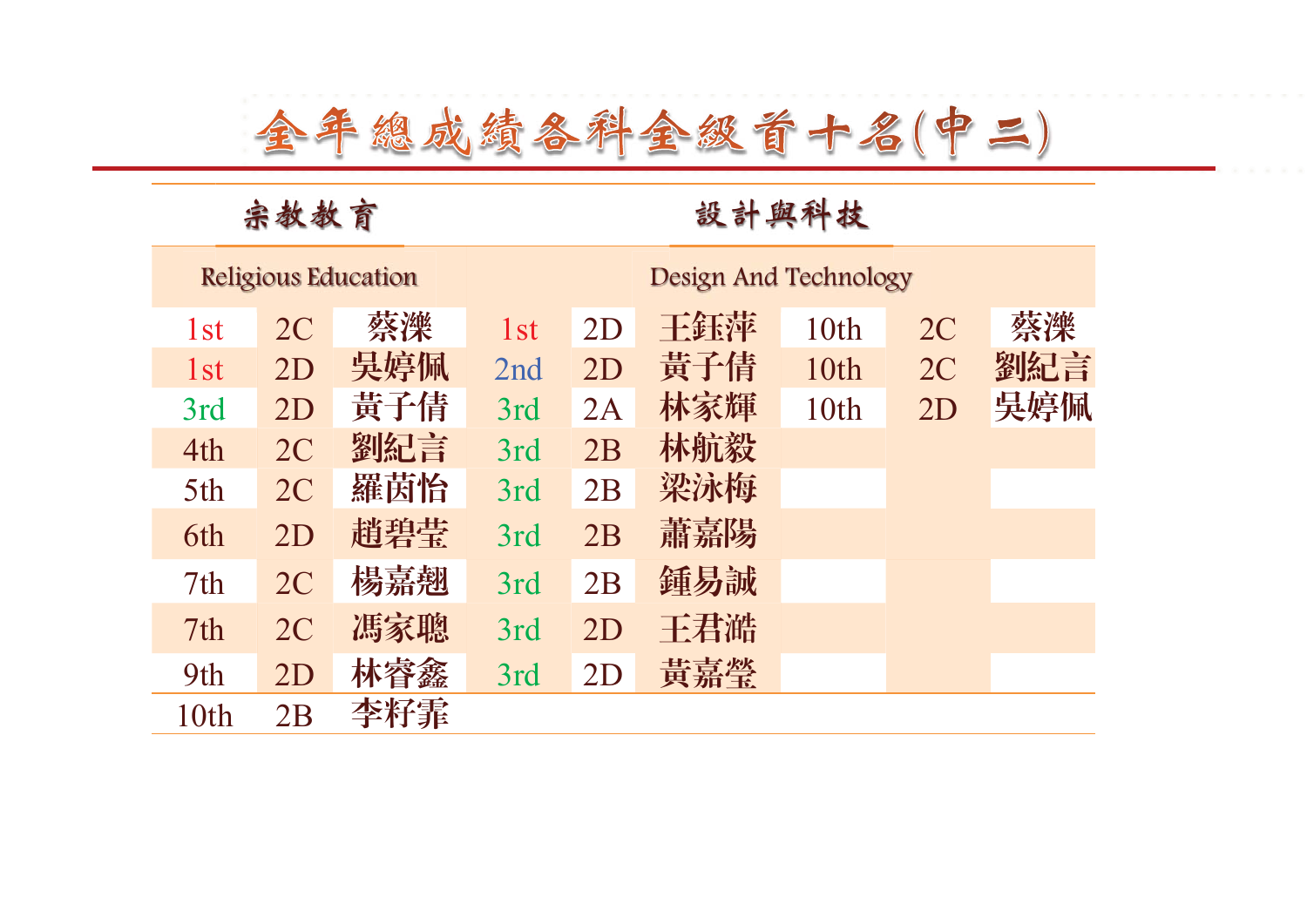#### 普通話 有效 医心包 计通电图科

|                 | Putonghua      |     |                 | <b>Computer Literacy</b> |     |                 |                |     |  |  |
|-----------------|----------------|-----|-----------------|--------------------------|-----|-----------------|----------------|-----|--|--|
| 1 <sub>st</sub> | 2B             | 梁泳梅 | 1 <sub>st</sub> | 2B                       | 林航毅 | 7 <sub>th</sub> | 2B             | 鍾易誠 |  |  |
| 2nd             | 2A             | 吳嘉穎 | 2nd             | 2A                       | 鍾賢穎 | 7th             | 2 <sub>C</sub> | 蔡濼  |  |  |
| 2nd             | 2A             | 李梓燁 | 2nd             | 2D                       | 何淑卿 | 7 <sub>th</sub> | 2 <sub>C</sub> | 劉紀言 |  |  |
| 2nd             | 2B             | 李籽霏 | 4th             | 2B                       | 蕭嘉陽 | 7th             | 2 <sub>C</sub> | 馮家聰 |  |  |
| 2nd             | 2C             | 蔡濼  | 5th             | 2 <sub>C</sub>           | 黃家俊 | 7 <sup>th</sup> | 2D             | 林睿鑫 |  |  |
| 2nd             | 2C             | 梁慧淇 | 5th             | 2D                       | 關悦健 | 7 <sub>th</sub> | 2D             | 王鈺萍 |  |  |
| 2nd             | 2D             | 劉鎧嵐 |                 |                          |     | 7th             | 2D             | 葉卓桀 |  |  |
| 8th             | 2A             | 梁希童 |                 |                          |     | 7th             | 2D             | 馮一正 |  |  |
| 8th             | 2B             | 林航毅 |                 |                          |     | 7 <sub>th</sub> | 2D             | 黃嘉瑩 |  |  |
| 8th             | 2 <sub>C</sub> | 李奕芙 |                 |                          |     |                 |                |     |  |  |